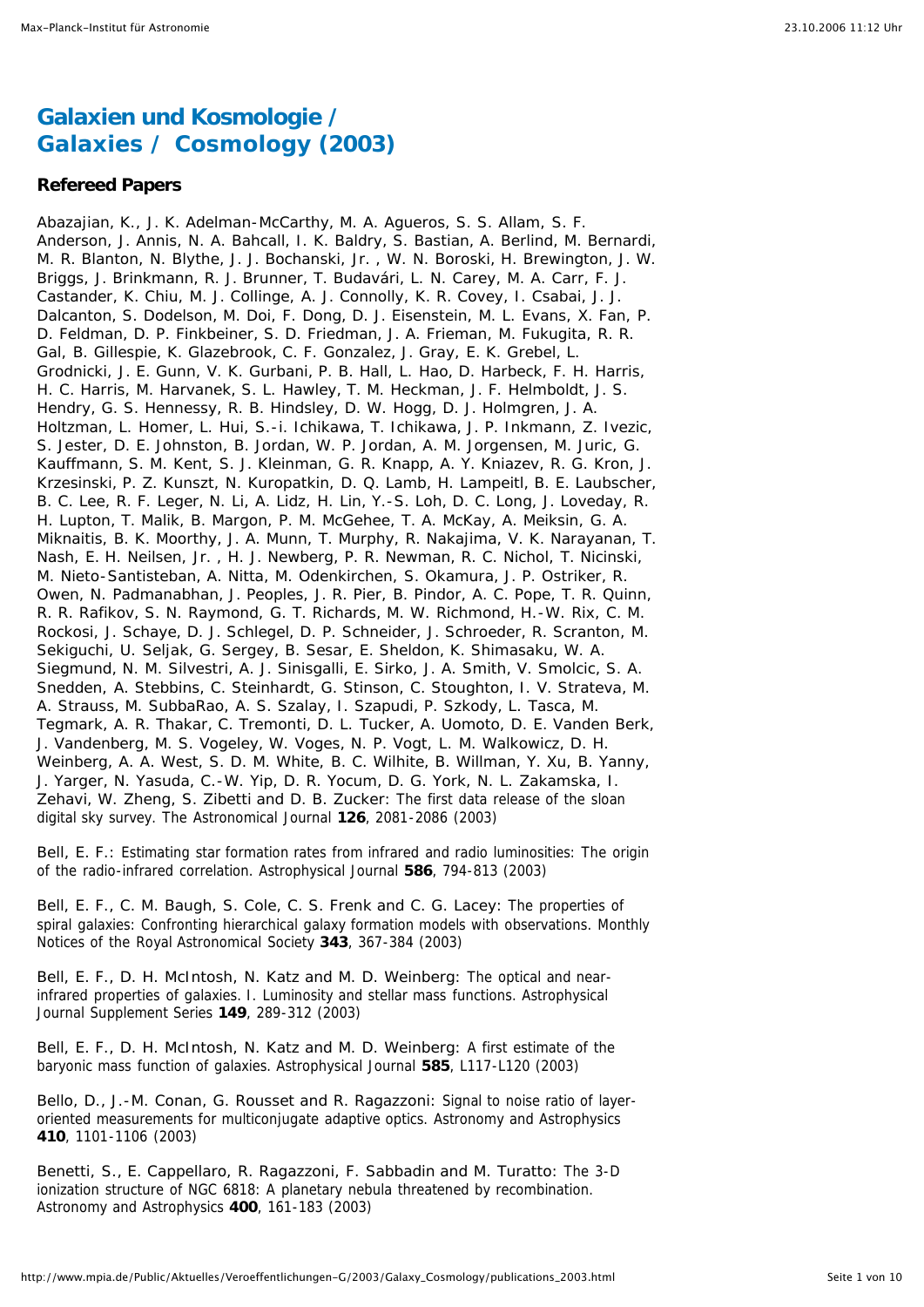*Blanc, A., T. Fusco, M. Hartung, L. M. Mugnier and G. Rousset:* Calibration of NAOS and CONICA static aberrations. Application of the phase diversity technique. Astronomy and Astrophysics **399**, 373-383 (2003)

*Borch, A., K. Meisenheimer, C. Wolf and M. Gray:* Towards a new galaxy template library for multi-colour classification. Astrophysics and Space Science **284**, 965-968 (2003)

*Brown, M. L., A. N. Taylor, D. J. Bacon, M. E. Gray, S. Dye, K. Meisenheimer and C. Wolf:* The shear power spectrum from the COMBO-17 survey. Monthly Notices of the Royal Astronomical Society **341**, 100-118 (2003)

*Brunetti, G., K.-H. Mack, M. A. Prieto and S. Varano:* In-situ particle acceleration in extragalactic radio hot spots: Observations meet expectations. Monthly Notices of the Royal Astronomical Society **345**, L40-L44 (2003)

*Burkert, A.:* The origin of the correlation between the spin parameter and the baryon fraction of galactic disks. Astrophysics and Space Science **284**, 697-700 (2003)

*Cardiel, N., J. Gorgas, P. Sánchez-Blázquez, A. J. Cenarro, S. Pedraz, G. Bruzual and J. Klement:* Using spectroscopic data to disentangle stellar population properties. Astronomy and Astrophysics **409**, 511-522 (2003)

*Cellino, A., E. Diolaiti, R. Ragazzoni, D. Hestroffer, P. Tanga and A. Ghedina:* Speckle interferometry observations of asteroids at TNG\*. Icarus **162**, 278-284 (2003)

*Courteau, S., D. R. Andersen, M. A. Bershady, L. A. MacArthur and H.-W. Rix:* The Tully-Fisher Relation of barred galaxies. Astrophysical Journal **594**, 208-224 (2003)

*D'Onghia, E. and A. Burkert:* The failure of self-interacting dark matter to solve the overabundance of dark satellites and the soft core question. Astrophysical Journal **586**, 12- 16 (2003)

*Daddi, E., H. J. A. Röttgering, I. Labbé, G. Rudnick, M. Franx, A. F. M. Moorwood, H. W. Rix, P. P. van der Werf and P. G. van Dokkum:* Detection of strong clustering of red K-selected galaxies at 2 <  $z<sub>phot</sub>$  < 4 in the HUBBLE Deep Field-South. The Astrophysical Journal **588**, 50-64 (2003)

*Fan, X., M. A. Strauss, D. P. Schneider, R. H. Becker, R. L. White, Z. Haiman, M. Gregg, L. Pentericci, E. K. Grebel, V. K. Narayanan, Y. Loh, G. T. Richards, J. E. Gunn, R. H. Lupton, G. R. Knapp, Z. Ivezic, W. N. Brandt, M. Collinge, L. Hao, D. Harbeck, F. Prada, J. Schaye, I. Strateva, N. Zakamska, S. Anderson, J. Brinkmann, N. A. Bahcall, D. Q. Lamb, S. Okamura, A. Szalay and D. G. York:* A survey of *z* > 5.7 quasars in the sloan digital sky survey. II. Discovery of three additional quasars at *z* > 6. The Astronomical Journal **125**, 1649-1659 (2003)

*Fingerhut, R. L., M. L. McCall, M. De Robertis, R. L. Kingsburgh, M. Komljenovic, H. Lee and R. J. Buta:* The extinction and distance of Maffei 1. Astrophysical Journal **587**, 672-684 (2003)

*Franx, M., I. Labbé, G. Rudnick, P. G. van Dokkum, E. Daddi, N. M. Förster Schreiber, A. Moorwood, H.-W. Rix, H. Röttgering, A. van de Wel, P. van der Werf and L. van Starkenburg:* A significant population of red, near-infrared-selected high-redshift galaxies. Astrophysical Journal **587**, L79-L82 (2003)

*Gallagher, J. S., G. J. Madsen, R. J. Reynolds, E. K. Grebel and T. A. Smecker-*Hane: A search for ionized gas in the Draco and Ursa Minor dwarf spheroidal galaxies. Astrophysical Journal **588**, 326-330 (2003)

*Goto, M., W. Gaessler, Y. Hayano, M. Iye, Y. Kamata, T. Kanzawa, N. Kobayashi, Y. Minowa, D. J. Saint-Jacques, H. Takami, N. Takato and H. Terada:* Spatially resolved 3 micron spectroscopy of IRAS 22272+5435: Formation and evolution of aliphatic hydrocarbon dust in proto-planetary nebulae. Astrophysical Journal **589**, 419-429 (2003)

*Goto, M., T. Usuda, N. Takato, M. Hayashi, S. Sakamoto, W. Gaessler, Y. Hayano, M. Iye, Y. Kamata, T. Kanzawa, N. Kobayashi, Y. Minowa, K. Nedachi, S. Oya, T.-*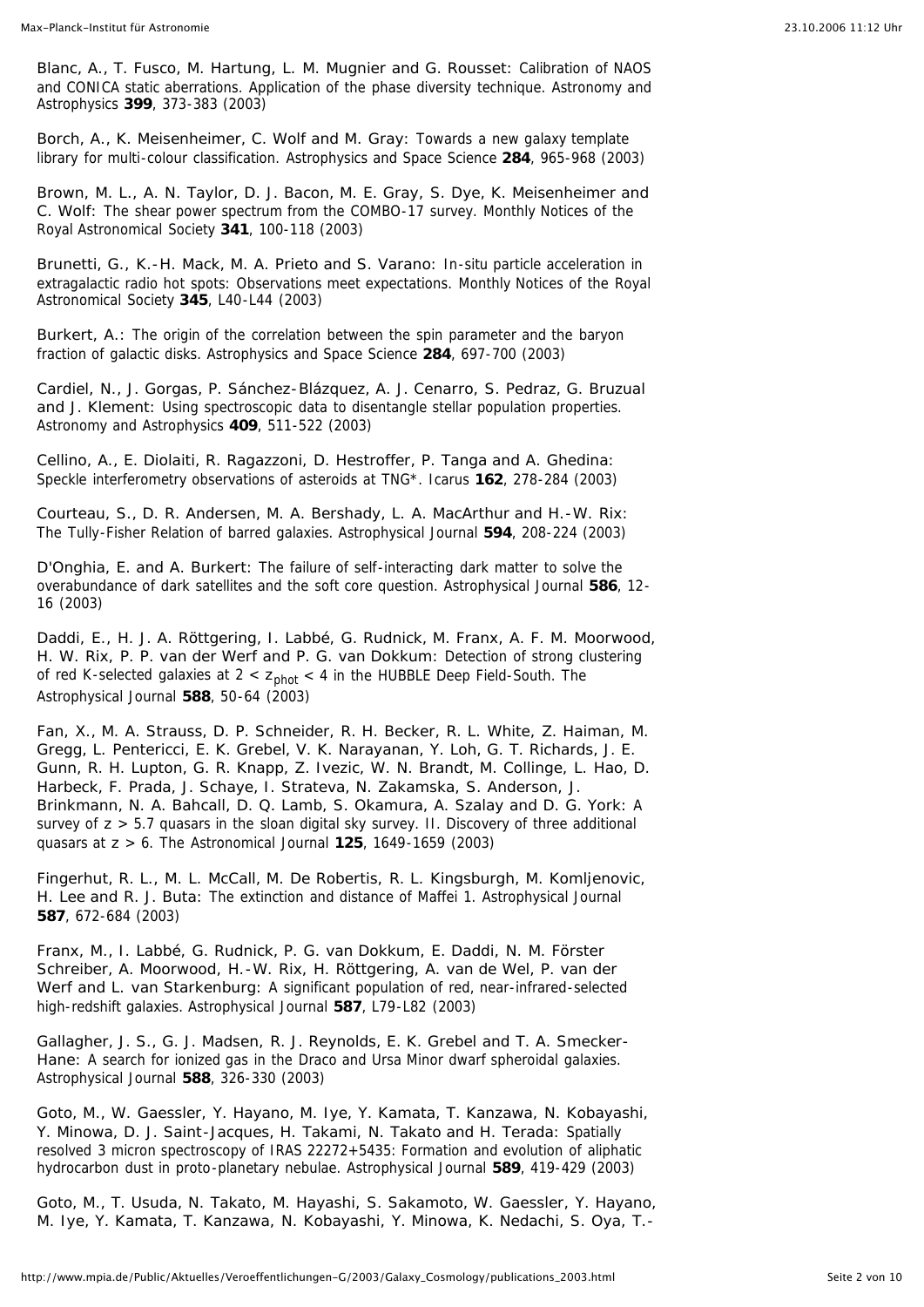*S. Pyo, D. Saint-Jacques, H. Suto, H. Takami, H. Terada and G. F. Mitchell:* Carbon isotope ratio in  ${}^{12}$ CO/ ${}^{13}$ CO toward local molecular clouds with near-infrared highresolution spectroscopy of vibrational transition bands. Astrophysical Journal **598**, 1038- 1047 (2003)

*Grebel, E. K.:* New aspects for new generation telescopes. Astrophysics and Space Science **284**, 947-956 (2003)

*Grebel, E. K., J. S. Gallagher and D. Harbeck:* The Progenitors of dwarf spheroidal galaxies. The Astronomical Journal **125**, 1926-1939 (2003)

*Harbeck, D., G. H. Smith and E. K. Grebel:* Cn abundance variations on the main sequence of 47 Tucanae. The Astronomical Journal **125**, 197-207 (2003)

*Hayano, Y., M. Iye, H. Takami, N. Takato, W. Gaessler, Y. Minowa, P. Wizinowich and D. Summers:* Observational impact of scattered light from the laser beam of a laser guide star adaptive optics system. Publications of the Astronomical Society of the Pacific **115**, 1419-1428 (2003)

*Heidt, J., I. Appenzeller, A. Gabasch, K. Jäger, S. Seitz, R. Bender, A. Böhm, J. Snigula, K. J. Fricke, U. Hopp, M. Kümmel, C. Möllenhoff, C. llenhoff, T. Szeifert, B. Ziegler, N. Drory, D. Mehlert, A. Moorwood, H. Nicklas, S. Noll, R. P. Saglia, W. Seifert, O. Stahl, E. Sutorius and S. J. Wagner:* The FORS Deep Field: Field selection, photometric observations and photometric catalog. Astronomy and Astrophysics **398**, 49-61 (2003)

*Heidt, J., K. Jäger, K. Nilsson, U. Hopp, J. W. Fried and E. Sutorius:* PKS 0537-441: Extended [O II] emission and a binary QSO? Astronomy and Astrophysics **406**, 565-577 (2003)

*Helmi, A., Z. Ivezic, F. Prada, L. Pentericci, C. M. Rockosi, D. P. Schneider, E. K. Grebel, D. Harbeck, R. H. Lupton, J. E. Gunn, G. R. Knapp, M. A. Strauss and J. Brinkmann:* Selection of metal-poor giant stars using the sloan digital sky survey photometric system. Astrophysical Journal **586**, 195-200 (2003)

*Herbst, T.:* Interferometry with the Large Binocular Telescope. Astrophysics and Space Science **286**, 45-53 (2003)

*Hippelein, H., C. Maier, K. Meisenheimer, C. Wolf, J. W. Fried, B. von Kuhlmann, M. Kümmel, S. Phleps and H.-J. Röser: Star forming rates between z = 0.25 and z =* 1.2 from the CADIS emission line survey. Astronomy and Astrophysics **402**, 65-78 (2003)

*Hujeirat, A., M. Livio, M. Camenzind and A. Burkert:* A model for the jet-disk connection in BH [black hole] accreting systems. Astronomy and Astrophysics **408**, 415-430 (2003)

*Inada, N., M. Oguri, B. Pindor, J. F. Hennawi, K. Chiu, W. Zheng, S.-I. Ichikawa, M. D. Gregg, R. H. Becker, Y. Suto, M. A. Strauss, E. L. Turner, C. R. Keeton, J. Annis, F. J. Castander, D. J. Eisenstein, J. A. Frieman, M. Fukugita, J. E. Gunn, D. E. Johnston, S. M. Kent, R. C. Nichol, G. T. Richards, H.-W. Rix, E. S. Sheldon, N. A. Bahcall, J. Brinkmann, Z. Ivezic, D. Q. Lamb, T. A. McKay, D. P. Schneider and D. G. York:* A gravitationally lensed quasar with quadruple images separated by 14.62arcseconds. Nature **426**, 810-812 (2003)

*Karachentsev, I. D., E. K. Grebel, M. E. Sharina, A. E. Dolphin, D. Geisler, P. Guhathakurta, P. W. Hodge, V. E. Karachentseva, A. Sarajedini and P. Seitzer:* Distances to nearby galaxies in sculptor. Astronomy and Astrophysics **404**, 93-111 (2003)

*Karachentsev, I. D., D. I. Makarov, M. E. Sharina, A. E. Dolphin, E. K. Grebel, D. Geisler, P. Guhathakurta, P. W. Hodge, V. E. Karachentseva, A. Sarajedini and P. Seitzer:* Local galaxy flows within 5 Mpc. Astronomy and Astrophysics **398**, 479-491 (2003)

*Karachentsev, I. D., M. E. Sharina, A. E. Dolphin, E. K. Grebel, D. Geisler, P. Guhathakurta, P. W. Hodge, V. E. Karachentseva, A. Sarajedini and P. Seitzer:* Galaxy flow in the Canes Venatici I cloud. Astronomy and Astrophysics **398**, 467-477 (2003)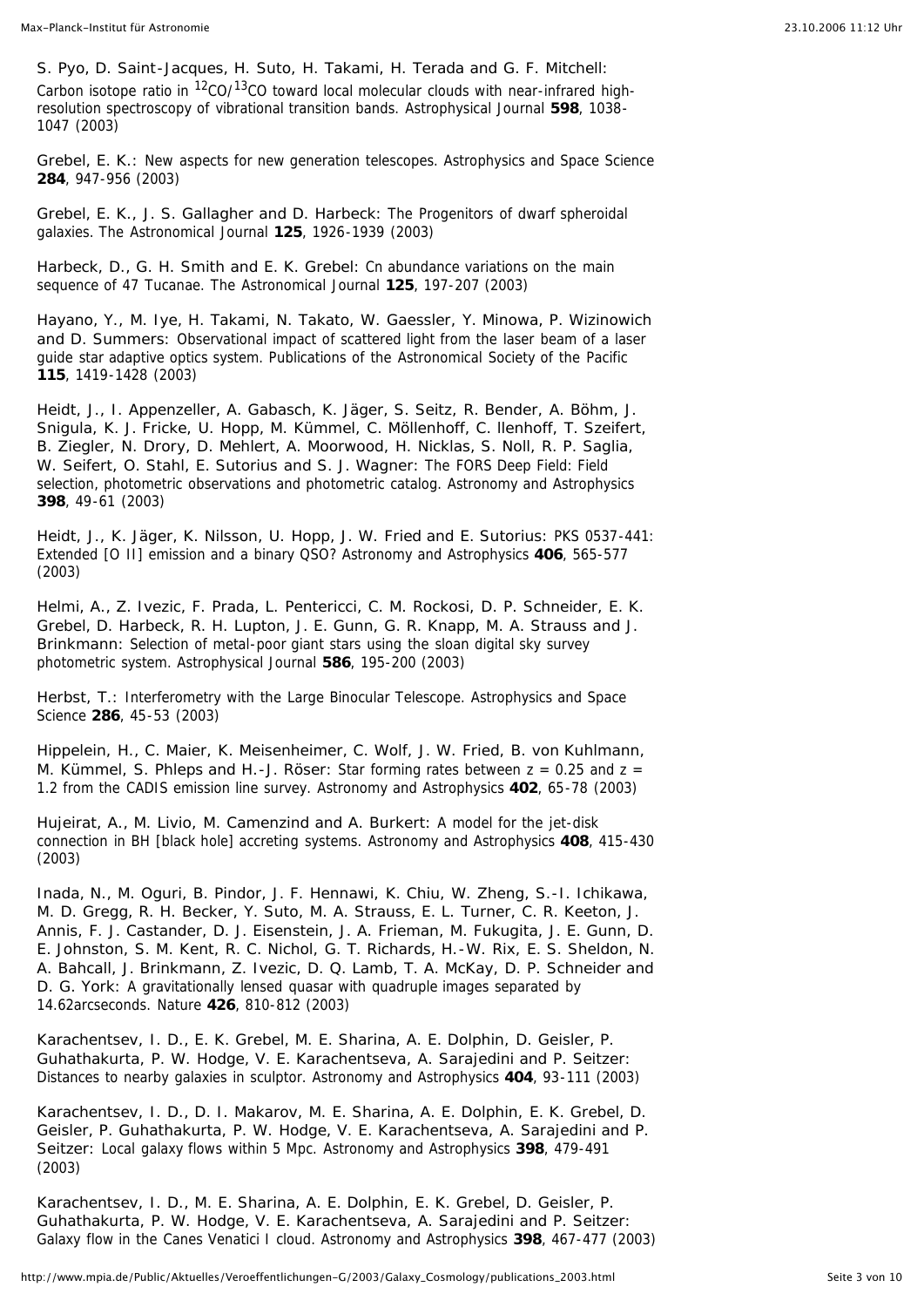*Kessel-Deynet, O. and A. Burkert:* Radiation-driven implosion of molecular cloud cores. Monthly Notices of the Royal Astronomical Society **338**, 545-554 (2003)

*Khochfar, S. and A. Burkert:* The importance of spheroidal and mixed mergers for earlytype galaxy formation. Astrophysical Journal **597**, L117-L120 (2003)

*Khochfar, S. and A. Burkert:* Ellipticals with disky and boxy isophotes in high density environments. Astrophysics and Space Science **285**, 211-215 (2003)

*Khochfar, S. and A. Burkert:* The mix of disky and boxy ellipticals. Astrophysics and Space Science **284**, 401-404 (2003)

*Klessen, R. S., E. K. Grebel and D. Harbeck:* Draco: A failure of the tidal model. Astrophysical Journal **589**, 798-809 (2003)

*Kniazev, A. Y., E. K. Grebel, L. Hao, M. A. Strauss, J. Brinkmann and M. Fukugita:* Discovery of eight new extremely metal poor galaxies in the Sloan Digital Sky Survey. Astrophysical Journal **593**, L73-L76 (2003)

*Kranz, T., A. Slyz and H.-W. Rix:* Dark matter within high surface brightness spiral galaxies. Astrophysical Journal **586**, 143-151 (2003)

*Labbé, I., M. Franx, G. Rudnick, N. M. Schreiber, N. M. Förster Schreiber, H.-W. Rix, A. Moorwood, P. G. van Dokkum, P. van der Werf, H. Röttgering, L. van Starkenburg, A. van de Wel, K. Kuijken and E. Daddi:* Ultradeep near-infrared ISAAC observations of the HUBBLE Deep Field South: Observations, reduction, multicolor catalog, and photometric redshifts. The Astronomical Journal **125**, 1107-1123 (2003)

*Labbé, I., G. Rudnick, M. Franx, E. Daddi, P. G. van Dokkum, N. M. Förster Schreiber, K. Kuijken, A. Moorwood, H.-W. Rix, H. Röttgering, I. Trujillo, A. van der Wel, P. van der Werf and L. van Starkenburg:* Large disklike galaxies at high redshift. Astrophysical Journal **591**, L95-L98 (2003)

*Lee, H., E. K. Grebel and P. W. Hodge:* Nebular abundances of nearby southern dwarf galaxies. Astronomy and Astrophysics **401**, 141-159 (2003)

*Lee, H., M. L. McCall, R. L. Kingsburgh, R. Ross and C. C. Stevenson:* Uncovering additional clues to galaxy evolution. I. Dwarf irregular galaxies in the field. The Astronomical Journal **125**, 146-165 (2003)

*Maier, C., K. Meisenheimer, E. Thommes, H. Hippelein, H.-J. Röser, J. Fried, B. von Kuhlmann, S. Phleps and C. Wolf:* Constraints to the evolution of Lyman–*a* bright galaxies between *z* = 3 and *z* = 6. Astronomy and Astrophysics **402**, 79-85 (2003)

*Makarova, L., E. K. Grebel, I. D. Karachentsev, A. E. Dolphin, V. E. Karachentseva, M. E. Sharina, D. Geisler, P. Guhathakurta, P. W. Hodge, A. Sarajedini and P. Seitzer:* Tidal dwarfs in the M81 group: The second generation? Astrophysics and Space Science **285**, 107-111 (2003)

*Meisenheimer, K.:* Sites of particle acceleration in radio galaxies. New Astronomy Review **47**, 495-499 (2003)

*Mühlbauer, G. and W. Dehnen:* Kinematic response of the outer stellar disk to a central bar. Astronomy and Astrophysics **401**, 975-984 (2003)

*Naab, T. and A. Burkert:* Statistical properties of collisionless equal- and unequal-mass merger remnants of disk galaxies. Astrophysical Journal **597**, 893-906 (2003)

*Newberg, H. J., B. Yanny, E. K. Grebel, G. Hennessy, Z. Ivezic, D. Martinez-Delgado, M. Odenkirchen, H.-W. Rix, J. Brinkmann, D. Q. Lamb, D. P. Schneider and D. G. York:* Sagittarius tidal debris 90 kiloparsecs from the galactic center. Astrophysical Journal **596**, L191-L194 (2003)

*Odenkirchen, M., E. K. Grebel, W. Dehnen, H.-W. Rix, B. Yanny, H. J. Newberg, C. M. Rockosi, D. Martinez-Delgado, J. Brinkmann and J. R. Pier:* The extended tails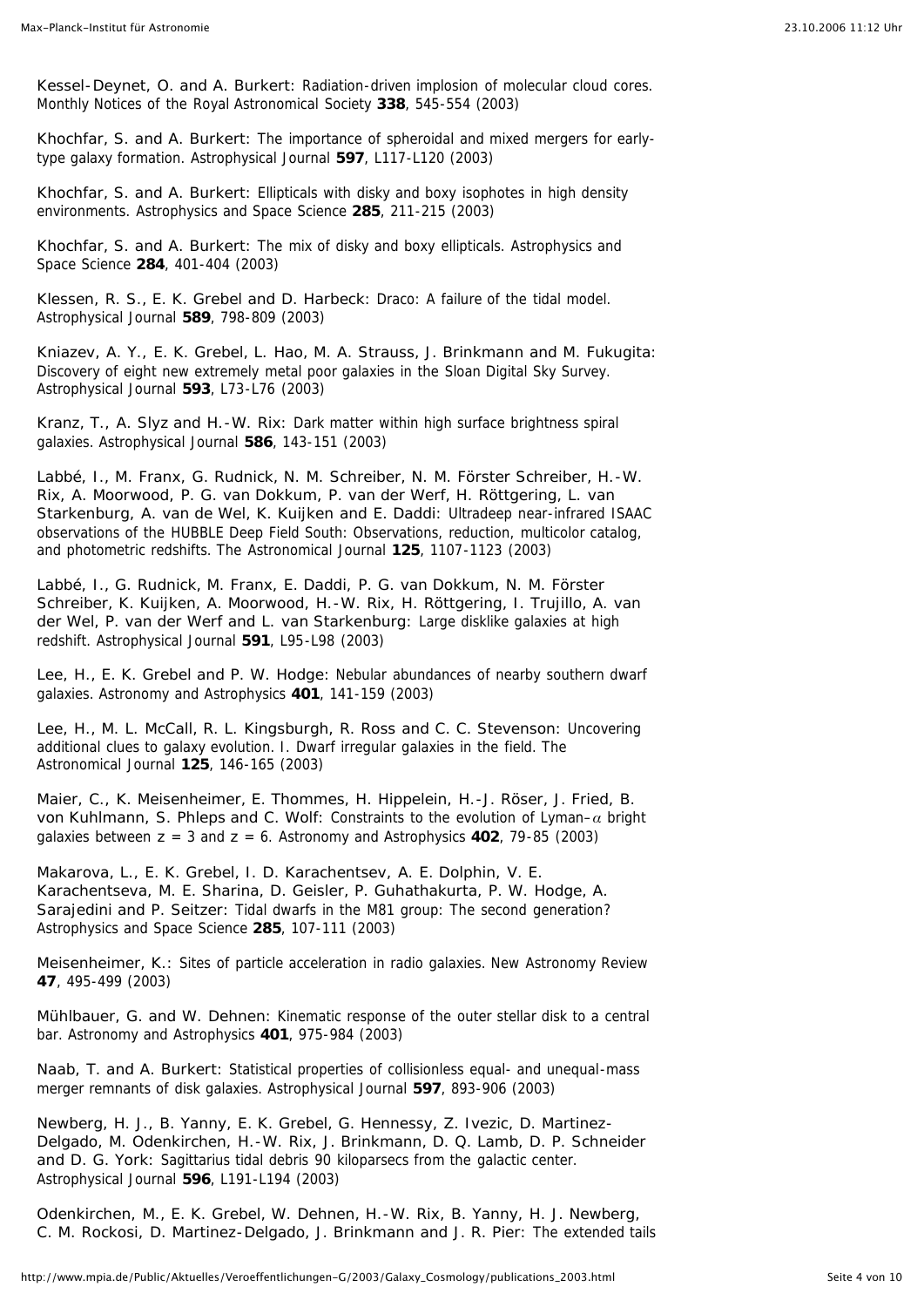of Palomar 5: A 10° arc of globular cluster tidal debris. The Astronomical Journal **126**, 2385-2407 (2003)

*Ofek, E. O., H.-W. Rix and D. Maoz:* The redshift distribution of gravitational lenses revisited: Constraints on galaxy mass evolution. Monthly Notices of the Royal Astronomical Society **343**, 639-652 (2003)

*Pentericci, L., H.-W. Rix, F. Prada, X. Fan, M. A. Strauss, D. P. Schneider, E. K. Grebel, D. Harbeck, J. Brinkmann and V. K. Narayanan:* The near-IR properties and continuum shapes of high redshift quasars from the Sloan Digital Sky Survey. Astronomy and Astrophysics **410**, 75-82 (2003)

*Phleps, S. and K. Meisenheimer:* Clustering evolution between *z* = 1 and today. Astrophysics and Space Science **284**, 377-380 (2003)

*Phleps, S. and K. Meisenheimer:* The evolution of galaxy clustering since *z* = 1 from the Calar Alto deep imaging survey (CADIS). Astronomy and Astrophysics **407**, 855-868 (2003)

*Prada, F., M. Vitvitska, A. Klypin, J. A. Holtzman, D. J. Schlegel, E. K. Grebel, H.- W. Rix, J. Brinkmann, T. A. McKay and I. Csabai:* Observing the dark matter density profile of isolated galaxies. Astrophysical Journal **598**, 260-271 (2003)

*Prieto, M. A. and J. A. Acosta-Pulido:* The infrared spectral energy distribution of the Seyfert 2 prototype NGC 5252. Astrophysical Journal **583**, 689-694 (2003)

*Prieto, M. A., G. Brunetti and K.-H. Mack:* Resolving optical hot spots in radio galaxies with the VLT. New Astronomy Review **47**, 663-665 (2003)

*Pustilnik, S., A. Zasov, A. Kniazev, A. Pramskij, A. Ugryumov and A. Burenkov:* Possibly interacting Vorontsov-Velyaminov galaxies. II. The 6-m telescope spectroscopy of VV 080, 131, 499, 523 and 531. Astronomy and Astrophysics **400**, 841-857 (2003)

*Pustilnik, S. A., A. Y. Kniazev, A. G. Pramskij and A. V. Ugryumov:* Search for and study of extremely metal-deficient galaxies. Astrophysics and Space Science **284**, 795-798 (2003)

*Pustilnik, S. A., A. Y. Kniazev, A. G. Pramskij, A. V. Ugryumov and J. Masegosa:* Starburst in HS 0822+3542 induced by the very blue LSB dwarf SAO 0822+3545. Astronomy and Astrophysics **409**, 917-932 (2003)

*Ragazzoni, R., M. Turatto and W. Gaessler:* The lack of observational evidence for the quantum structure of spacetime at Planck scales. Astrophysical Journal **587**, L1-L4 (2003)

*Ragazzoni, R., G. Valente and E. Marchetti:* Gravitational wave detection through microlensing? Monthly Notices of the Royal Astronomical Society **345**, 100-110 (2003)

*Reunanen, J., J. K. Kotilainen and M. A. Prieto:* Near-infrared spectroscopy of nearby Seyfert galaxies II. Molecular content and coronal emission. Monthly Notices of the Royal Astronomical Society **343**, 192-208 (2003)

*Ribak, E. N., R. Ragazzoni and V. A. Parfenov:* Radio plasma fringes as guide stars: Tracking the global tilt. Astronomy and Astrophysics **410**, 365-373 (2003)

*Rudnick, G., H.-W. Rix, M. Franx, I. Labbé, M. Blanton, E. Daddi, N. M. Förster Schreiber, A. Moorwood, H. Röttgering, I. Trujillo, A. van de Wel, P. van der Werf, P. G. van Dokkum and L. van Starkenburg:* The rest-frame optical luminosity density, color, and stellar mass density of the universe from  $z = 0$  to  $z = 3$ . Astrophysical Journal **599**, 847-864 (2003)

*Rusin, D., C. S. Kochanek, E. E. Falco, C. R. Keeton, B. A. McLeod, C. D. Impey, J. Lehár, J. A. Munoz, C. Y. Peng and H.-W. Rix:* The evolution of a mass-selected sample of early-type field galaxies. Astrophysical Journal **587**, 143-159 (2003)

*Slyz, A., J. Devriendt, G. Bryan and J. Silk:* Star formation in a multi-phase interstellar medium. Astrophysics and Space Science **284**, 833-836 (2003)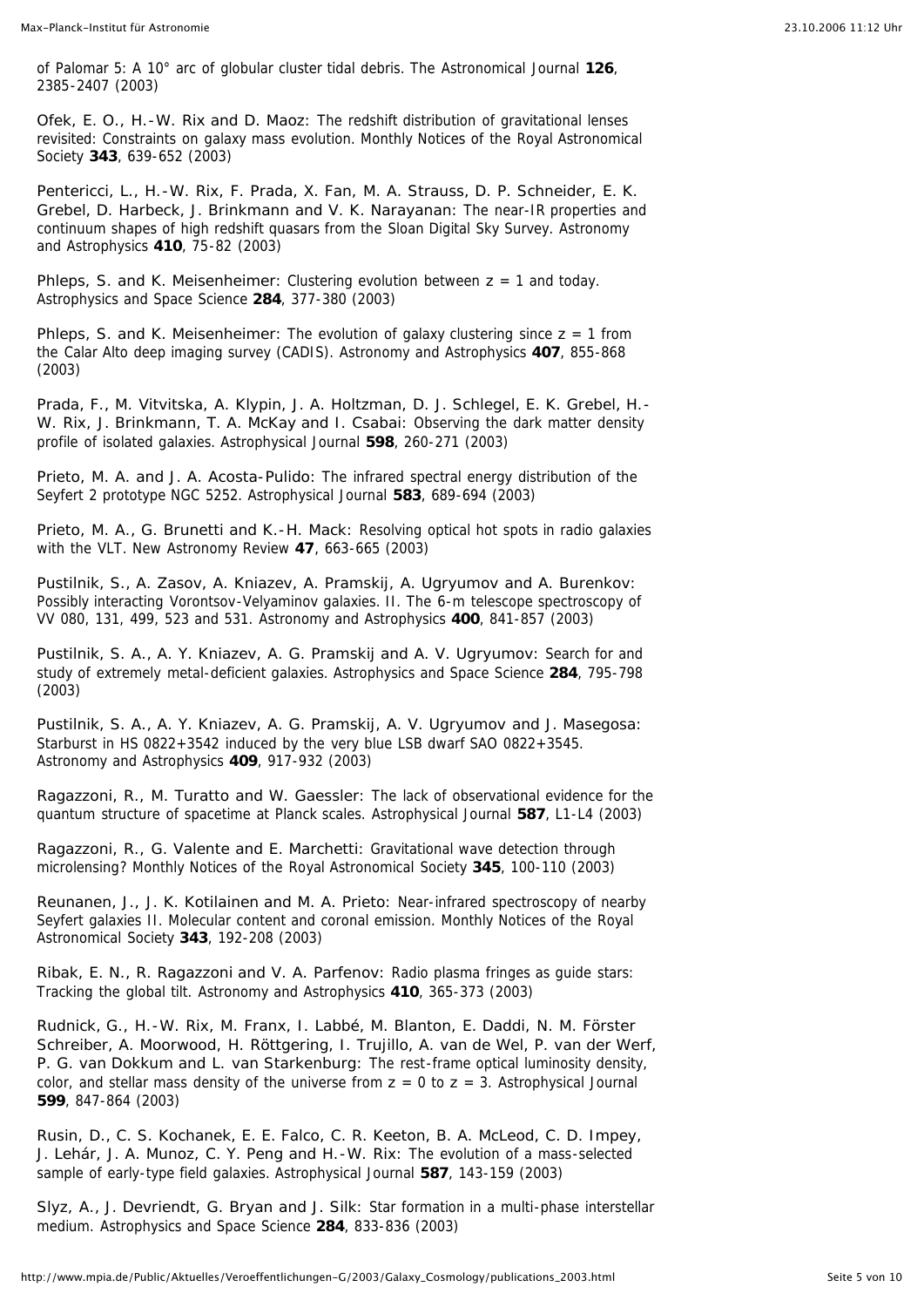*Slyz, A. D., T. Kranz and H.-W. Rix:* Exploring spiral galaxy potentials with hydrodynamical simulations. Monthly Notices of the Royal Astronomical Society **346**, 1162- 1178 (2003)

*Temporin, S., S. Ciroi, P. Rafanelli, M. Radovich, J. Vennik, G. M. Richter and K. Birkle:* Analysis of the interaction effects in the southern galaxy pair Tol 1238-364 and ESO 381-G009. Astrophysical Journal. Supplement Series **148**, 353-382 (2003)

*Ugryumov, A. V., D. Engels, S. A. Pustilnik, A. Y. Kniazev, A. G. Pramskij and H.- J. Hagen:* The Hamburg/SAO survey for low metallicity blue compact/H II galaxies (HSS-LM). I. The first list of 46 strong-lined galaxies. Astronomy and Astrophysics **397**, 463-472 (2003)

*van Dokkum, P. G., N. M. Förster Schreiber, M. Franx, E. Daddi, G. D. Illingworth, I. Labbé, A. Moorwood, H.-W. Rix, H. Röttgering, G. Rudnick, A. van der Wel, P. van der Werf and L. van Starkenburg:* Spectroscopic confirmation of a substantial population of luminous red galaxies at redshifts *z* > ~2. Astrophysical Journal **587**, L83-L87 (2003)

*Walcher, C. J., J. W. Fried, A. Burkert and R. S. Klessen:* About the morphology of dwarf spheroidal galaxies and their dark matter content. Astronomy and Astrophysics **406**, 847-854 (2003)

*Wolf, C., K. Meisenheimer, H.-W. Rix, A. Borch, S. Dye and M. Kleinheinrich:* The COMBO-17 survey: Evolution of the galaxy luminosity function from 25 000 galaxies with 0.2 < *z* < 1.2. Astronomy and Astrophysics **401**, 73-98 (2003)

*Yanny, B., H. J. Newberg, E. K. Grebel, S. Kent, M. Odenkirchen, c. M. Rockosi, D. Schlegel, M. Subbarao, J. Brinkmann, M. Fukugita, Z. Ivezic, D. Q. Lamb, D. P. Schneider and D. G. York:* A low-latitude halo stream around the Milky Way. Astrophysical Journal **588**, 824-841 (2003)

## **Invited Papers and Reviews**

*Burkert, A. and T. Naab:* Major mergers and the origin of elliptical galaxies. In: Galaxies and chaos, Lecture notes in physics, Vol. 626, (Eds.) G. Contopoulos, N. Voglis. Springer, Heidelberg 2003, 327-339

## **Contributed Papers**

*Barden, M., B. Haeussler, H.-W. Rix, E. Bell, A. Borch, K. Meisenheimer, S. Beckwith, S. Jogee, R. S. Somerville and J. Caldwell:* GEMS: The evolution of disc sizes over the last 10 Gyrs. In: Maps of the cosmos, Sydney, Proceedings of IAU Symp. **216**, ASP, 101 (2003)

*Beckwith, S. V., H.-W. Rix, E. Bell, J. Caldwell, A. Borch, D. Macintosh, K. Meisenheimer, C. Peng, L. Wisotzki and C. Wolf:* Galaxy morphology from morphology and SEDs: GEMS. In: Dark matter in galaxies, Sydney, Proceedings of IAU Symp. **220**, ASP, 107 (2003)

*Beckwith, S. V., H.-W. Rix, E. Bell, J. Caldwell, A. Borch, D. Macintosh, K. Meisenheimer, C. Peng, L. Wisotzki and C. Wolf:* Galaxy morphology from morphology and SEDs: GEMS. In: Maps of the cosmos, Sydney, Proceedings of IAU Symp. **216**, ASP, 99 (2003)

*Bell, E. F.:* Dust-induced systematic errors in ultraviolet-derived star formation rates. Revista Mexicana de Astronomia y Astrofisica. Conference Series **17**, 163-166 (2003)

*Bell, E. F., C. Wolf, D. H. McIntosh, C.-. Team and G. Collaboration:* Ten billion years of early-type galaxy evolution with COMBO-17 and GEMS. Bulletin of the American Astronomical Society **203**, 1417 (2003)

*Bello, D., J.-M. Conan, G. Rousset, M. Tordi, R. Ragazzoni, E. Vernet-Viard, M. E.*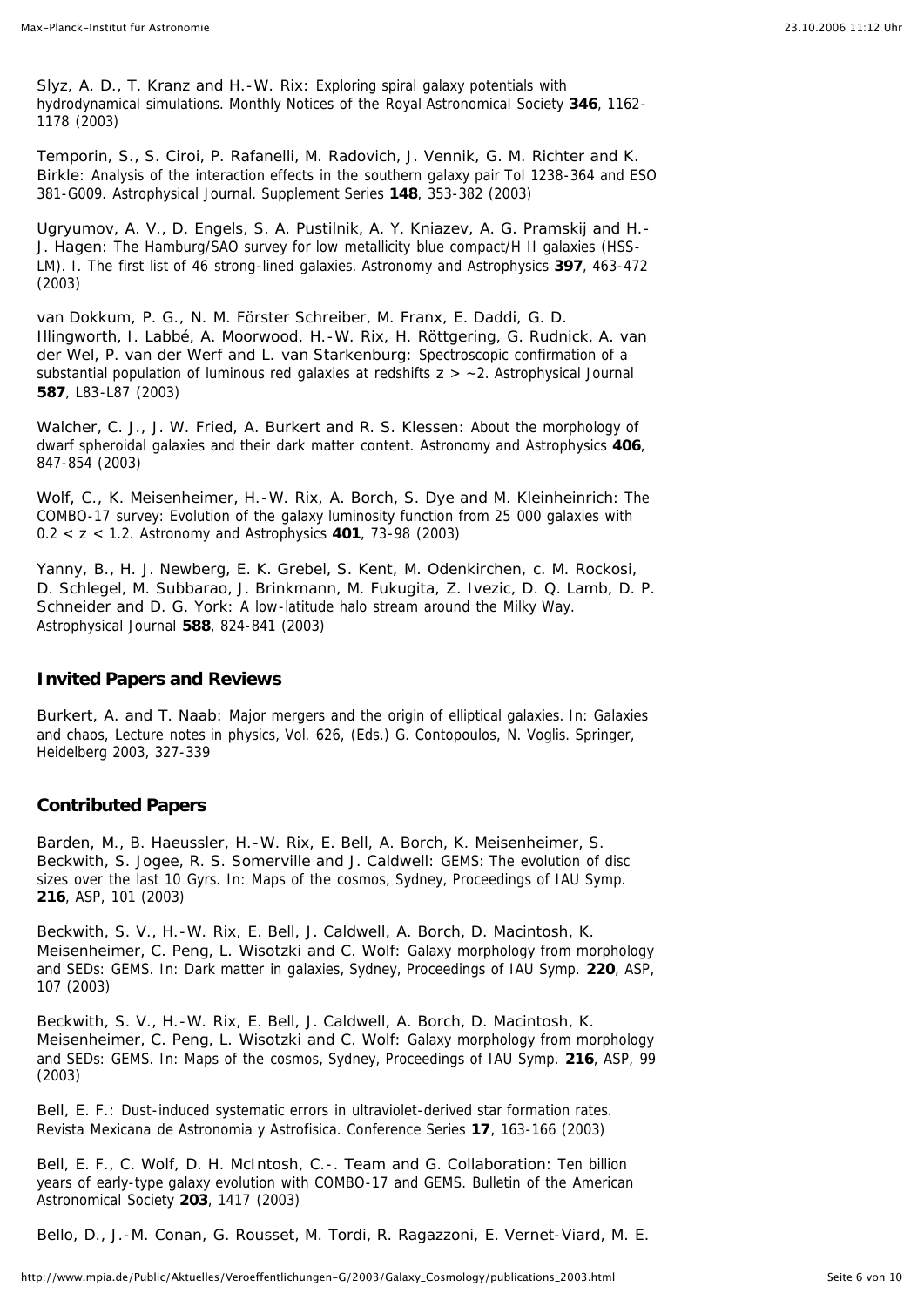*Kasper and S. Hippler:* Numerical versus optical layer oriented: A comparison in terms of SNR. In: Adaptive optical system technologies II, (Eds.) P. L. Wizinowich, D. Bonaccini. SPIE **4839**, SPIE, 612-622 (2003)

*Bertschik, M. and A. Burkert:* Minor merger of galaxies: Theory vs. Observation. Revista Mexicana de Astronomia y Astrofisica. Serie de conferencias **17**, 144 (2003)

*Böker, T., R. P. van der Marel, J. Gerssen, J. Walcher, H.-W. Rix, J. C. Shields and L. C. Ho:* The stellar content of nuclear star clusters in spiral galaxies. In: Discoveries and research prospects from 6- to 10-meter-class telescopes II, (Ed.) G. Puragra. SPIE **4834**, SPIE, 57-65 (2003)

*de Jong, R. S. and E. F. Bell:* Stellar M/L ratios and spiral galaxy dynamics. In: The mass of galaxies at low and high redshift, Proceedings of the ESO-Workshop, ESO 213 (2003)

*de Jong, R. S., E. F. Bell and S. Kassin:* Properties of dark matter halos in disk galaxies. In: Dark matter in galaxies, Proceedings of IAU Symp. **220**, ASP, 130 (2003)

*Finoguenov, A., L. Tornatore, H. Böhringer, S. Borgani and A. Burkert:* Chemical enrichment and thermodynamics of ICM-IGM. In: Workshop on galaxies and clusters of galaxies, Shuzenji, 117 (2003)

*Ghigo, M., E. Diolaiti, F. Perennes and R. Ragazzoni:* Use of the LIGA process for the production of pyramid wavefront sensors for adaptive optics in astronomy. In: Astronomical adaptive optics systems and applications, (Eds.) R. K. Tyson, M. Lloyd-Hart. SPIE **5169**, SPIE, 55-61 (2003)

*Goto, M., W. Gaessler, T. Kanzawa, N. Kobayashi, H. Takami, N. Takato, H. Terada, Y. Hayano, M. Iye, Y. Kamata, D. J. Saint-Jacques and Y. Minowa:* Spatially resolved 3 um spectroscopy of IRAS 22272+5435. In: Mass-losing pulsating stars and their circumstellar matter, (Eds.) Y. Nakada, M. Honma, M. Seki. Astrophysics and Space Science Library **283**, Kluwer, 243-244 (2003)

*Goto, M., Y. Hayano, N. Kobayashi, H. Terada, T.-S. Pyo, A. T. Tokunaga, H. Takami, N. Takato, Y. Minowa, W. Gaessler and M. Iye:* Spectroscopy with adaptive optics : Spectral slope variation. In: Adaptive optical system technologies II, (Eds.) P. L. Wizinowich, D. Bonaccini. SPIE **4839**, SPIE, 1117-1123 (2003)

*Goto, M., A. T. Tokunaga, M. Cushing, D. Potter, N. Kobayashi, H. Takami, N. Takato, H. Terada, Y. Hayano, M. Iye, W. Gaessler and D. J. Saint-Jacques:* Nearinfrared adaptive optics spectroscopy of binary brown dwarf HD 130948B and HD 130948C. In: Brown Dwarfs, (Ed.) E. L. Martin. Proceedings of the IAU Sym. **211**, ASP, 269-270 (2003)

*Gray, M. E., C. Wolf, S. Dye, A. N. Taylor and K. Meisenheimer:* Linking mass and light in a supercluster with gravitational lensing and multi-band imaging. Revista Mexicana de Astronomia y Astrofisica. Conference Series **17**, 174-176 (2003)

*Grebel, E. K.:* Resolved stellar populations and the history of galaxy evolution in the nearby universe. In: Hubble's science legacy: Future optical / ultraviolet astronomy from space, Chicago, Illinois, USA, (Eds.) K. R. Sembach, J. C. Blades, G. D. Illingwoth, R. C. K. Jr. ASP Con. Ser. **291**, ASP, 140-147 (2003)

*Grebel, E. K.:* The Local Group. In: Extragalactic binaries, Sydney, Australia, **13**, ASP, 27? (2003)

*Grebel, E. K., J. S. Gallagher and D. Harbeck:* The progenitors of dwarf spheroidal galaxies. In: Recycling intergalactic and interstellar matter, Sydney, Australia, Proceedings of IAU Symp. **217**, ASP, 85 (2003)

*Grebel, E. K., M. Odenkirchen and C. A. L. Bailer-Jones:* An extragalactic reference frame for GAIA and SIM using quasars from the Sloan Digital Sky Survey. In: GAIA spectroscopy: Science and technology, Gressoney St. Jean, Aosta, Italy, (Ed.) U. Munari. ASP Conf. Ser. **298**, ASP, 411-414 (2003)

*Grebel, E. K., M. Odenkirchen and D. Harbeck:* Stellar density profiles of dwarf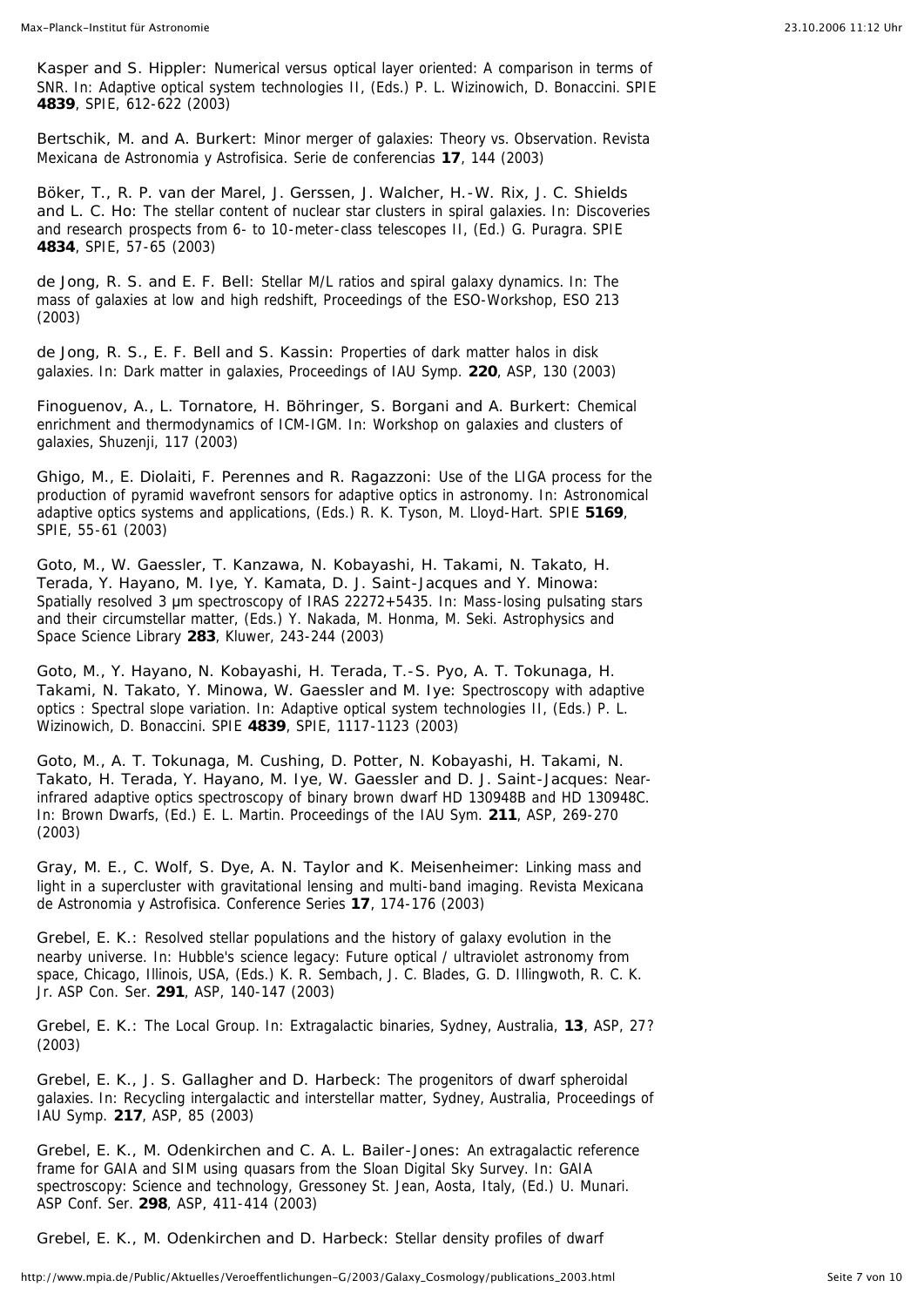spheroidal galaxies. In: Dark matter in galaxies, Sydney, Australia, Proceedings of IAU Symp. **220**, ASP, 170 (2003)

*Häußler, B., H.-W. Rix, S. Beckwith, M. Barden, E. Bell, A. Borch, J. Caldwell, K. Jahnke, S. Jogee and e. al.:* Fitting 20000 galaxies: GALFIT meets GEMS. In: Fitting 20000 galaxies: GALFIT meets GEMS, Proceedings of IAU Symp. **216**, ASP, 199 (2003)

*Hayano, Y., W. Gaessler, H. Takami, N. Takato and Y. Minowa:* Rayleigh scatter measurement of Keck LGS by Subaru telescope. In: Adaptive optical system technologies II, (Eds.) P. L. Wizinowich, D. Bonaccini. SPIE **4839**, SPIE, 452-455 (2003)

*Hayano, Y., H. Takami, W. Gaessler, N. Takato, M. Goto, Y. Kamata, Y. Minowa, N. Kobayashi and M. Iye:* Upgrade plans for the Subaru AO system. In: Adaptive optical system technologies II, (Eds.) P. L. Wizinowich, D. Bonaccini. SPIE **4839**, SPIE, 32-43 (2003)

*Heidt, J., K. Jaeger, K. Nilsson, U. Hopp, J. Fried and E. Sutorius:* Extended O[II] emission in PKS 0537-441. In: Extended O[II] emission in PKS 0537-441, Proceedings of IAI Symp. **217**, 145? (2003)

*Heidt, J., K. Jäger, K. Nilsson, U. Hopp, J. W. Fried and E. Sutorius:* The BL Lac object PKS 0537-441: A lens or being lensed? In: High energy blazar astronomy, (Eds.) L. O. Takalo, E. Valtaoja. ASP Conf. Ser. **299**, ASP, 293-298 (2003)

*Herbst, T., R. Ragazzoni, D. Andersen, H. Boehnhardt, P. Bizenberger, A. Eckart, W. Gaessler, H.-W. Rix, R.-R. Rohloff, P. Salinari, R. Soci, C. Straubmeier and W. Xu:* LINC-NIRVANA: A fizeau beam combiner for the Large Binocular Telescope. In: Interferometry for optical astronomy II, Waikoloa, Hawaii, (Ed.) W. A. Traub. SPIE **4838**, SPIE, 456-465 (2003)

*Jogee, S., M. Barden, S. Beckwith, E. Bell, A. Borsch, J. Caldwell, C. Conselice, T. Dahlen, D. de Mello and B. Häußler:* Tidal interactions, mergers, and starburst activity from z = 0. In: Maps of the cosmos, Proceedings of IAU Symp. **216**, ASP, 194 (2003)

*Jogee, S., C. Conselice, J. H. Knapen, I. Shlosman, S. Ravindranath, M. Barden, S. Beckwith, E. Bell, A. Borsch and J. Caldwell:* Structure and evolution of bars at intermediate redshifts. In: Maps of the cosmos, Sydney, Proceedings of IAU Symp. **216**, ASP, 195 (2003)

*Jogee, S., G. Lubell, J. Davies, C. Y. Peng, H.-W. Rix, R. S. Somerville, J. H. Knapen, I. Shlosman, M. Barden, S. V. W. Beckwith, E. F. Bell, A. Borch, J. A. R. Caldwell, C. Conselice, B. Haeussler, K. Jahnke, S. Laine, D. H. McIntosh, K. Meisenheimer, B. Mobasher, S. Ravindranath, S. F. Sanchez, L. Wisotzki and C. Wolf:* Bar-driven galaxy evolution at intermediate redshifts. Bulletin of the American Astronomical Society **35**, 1417 (2003)

*Kleinheinrich, M., T. Erben, K. Meisenheimer, H. W. Rix, M. Schirmer, P. Schneider and C. Wolf:* The reliability of shape measurements. Revista Mexicana de Astronomia y Astrofisica. Conference Series **17**, 36-36 (2003)

*Kleinheinrich, M., P. Schneider, H.-W. Rix, T. Erben, C. Wolf, K. Meisenheimer and M. Schirmer:* Measuring dark matter halos using galaxy-galaxy lensing. In: Dark matter in galaxies, Proceedings of IAU Symp. **220**, ASP, 101 (2003)

*Kniazev, A. Y., E. K. Grebel, A. G. Pramskij and S. A. Pustilnik:* The metallicityluminosity relation for low surface brightness galaxies. American Astronomical Society Meeting **203**, 9105 (2003)

*Labbé, I., M. Franx, N. M. Forster Schreiber, G. Rudnick, E. Daddi, A. F. Moorwood, H.-W. Rix, P. G. van Dokkum, P. van der Werf and H. Röttgering:* Fires: Ultradeep near-infrared imaging with VLT/ISAAC. In: Maps of the cosmos, Proceedings of IAU Symp. **216**, ASP, 76 (2003)

*Labbé, I., M. Franx, G. Rudnick, A. Moorwood, N. M. Förster Schreiber, H.-W. Rix, L. van Starkenburg, P. van Dokkum, P. van der Werf, H. Röttgering and K. Kuijken:* Ultradeep near-infrared ISAAC observations of the Hubble Deep Field South: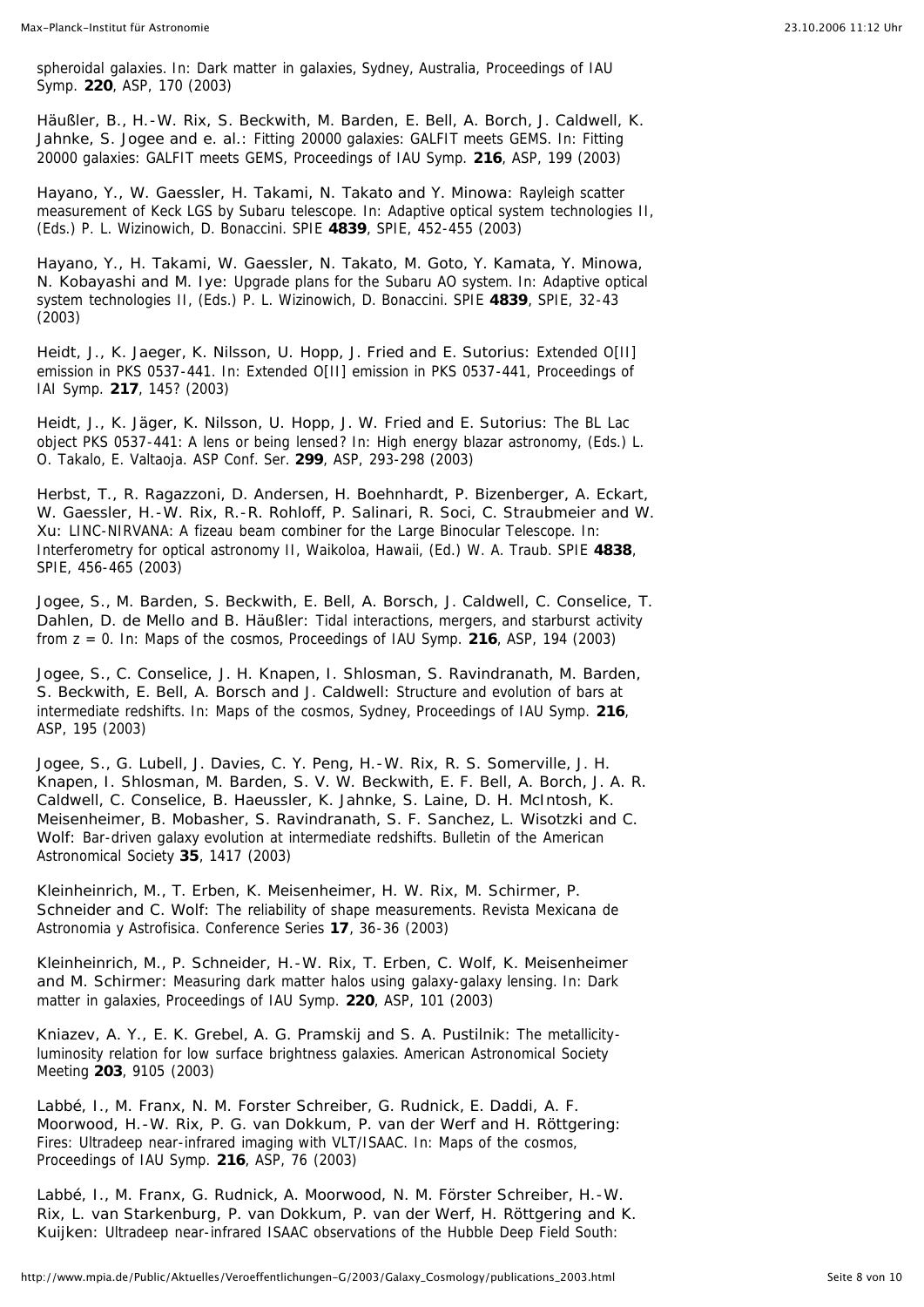Selecting high-redshift galaxies in the rest-frame optical. In: The mass of galaxies at low and high redshift, ESO 256 (2003)

*Labbe, I., M. Franx, G. Rudnick, A. F. M. Moorwood, N. Foerster Schreiber, H.-W. Rix, L. van Starkenburg, P. van Dokkum, P. P. van der Werf, H. J. A. Roettgering and K. Kuijken:* Ultradeep near-infrared imaging of the HDF-south: Rest-frame optical properties of high redshift galaxies. In: Discoveries and research prospects from 6- to 10 meter-class telescopes II, (Ed.) P. Guhathakurta. SPIE **4834**, SPIE, 195-202 (2003)

*Maier, C., K. Meisenheimer and H. Hippelein:* The abundance of Lyman-alpha galaxies at *z* > 5. In: Maps of the cosmos, Sydney, Proceedings of IAU Symp. **216**, ASP, 13 (2003)

*Marchetti, E., R. Ragazzoni and E. Diolaiti:* Which range of magnitudes for layer oriented MCAO? In: Adaptive optical system technologies II, SPIE **4839**, SPIE, 566-577 (2003)

*Morgan, N. D., J. A. R. Caldwell, H. W. Rix and P. L. Schechter:* A wide-field survey for lensed quasars in the southern hemisphere. Bulletin of the American Astronomical Society **35**, 723 (2003)

*O'Dell, C. R., B. Balick, A. R. Hajian, W. J. Henney and A. Burkert:* Knots in planetary nebulae. Revista Mexicana de Astronomia y Astrofisica. Conference Series **15**, 29- 33 (2003)

*Odenkirchen, M., E. K. Grebel, W. Dehnen, H. W. Rix, C. M. Rockosi, H. Newberg and B. Yanny:* Palomar 5 and its tidal tails: New observational results. In: New horizons in globular cluster astronomy, (Eds.) G. Piotto, G. Meylan, S. G. Djorgovski. ASP Conf. Ser. **296**, 501-502 (2003)

*Odenkirchen, M., E. K. Grebel, H.-W. Rix, W. Dehnen, H. J. Newberg, C. M. Rockosi and B. Yanny:* The extended tidal tails of Palomar 5: Tracers of the galactic potential. In: GAIA spectroscopy: Science and technology, (Ed.) U. Munari. ASP Conf. Ser. **298**, ASP, 443-446 (2003)

*Parry, I. R., G. B. Dalton, M. Doherty, R. G. Sharp, A. J. Dean, A. J. Bunker, I. Lewis, E. MacDonald, C. Wolf, H. Hippelein, K. Meisenheimer and L. A. Moustakas:* Seeing the unvierse at redshift one with the AAT and CIRPASS: A multi-object near-infrared spectrograph. Bulletin of the American Astronomical Society **35**, 716 (2003)

*Ragazzoni, R.:* MCAO for ELTs. In: Future giant telescopes, (Eds.) J. Angel, P. Roger, R. Gilmozzi. SPIE **4840**, SPIE, 11-17 (2003)

*Ragazzoni, R., T. M. Herbst, W. Gaessler, D. Andersen, C. Arcidiacono, A. Baruffolo, H. Baumeister, P. Bizenberger, E. Diolaiti, S. Esposito, J. Farinato, H. W. Rix, R.-R. Rohloff, A. Riccardi, P. Salinari, R. Soci, E. Vernet-Viard and W. Xu:* A visible MCAO channel for NIRVANA at the LBT. In: Adaptive optical system technologies II, (Eds.) P. L. Wizinowich, D. Bonaccini. SPIE **4839**, SPIE, 536-543 (2003)

*Ragazzoni, R., R. Soci, C. Arcidiacono, A. Baruffolo, H. Baumeister, R. Bisson, H. Böhnhardt, A. Brindisi, J. Coyne, E. Diolaiti, J. Farinato, W. Gaessler, T. Herbst, M. Lombini, G. Meneghini, L. Mohr, R.-R. Rohloff, E. Vernet-Viard, R. Weiss, M. Xompero and W. Xu:* Layer-oriented MCAO projects and experiments: An update. In: Astronomical adaptive optics systems and applications, (Eds.) R. K. Tyson, M. Lloyd-Hart. SPIE **5169**, SPIE, 181-189 (2003)

*Rix, H.-W.:* Science with the VLT. In: Discoveries and research prospects from 6- to 10 meter-class telescopes II, (Ed.) P. Guhathakurta. SPIE **4834**, SPIE, 248-254 (2003)

*Rudnick, G. H., H.-W. Rix, M. Franx, I. Labbe and F. Collaboration:* The evolution of the cosmic stellar mass density out to  $z = 3$ . Bulletin of the American Astronomical Society **35**, 1296 (2003)

*Schmidt, E., O. Chesneau, T. Herbst, R. Launhardt and T. Stuffler:* Achromatic phase shifter by reversal of electrical field vector at reflections. In: Towards other Earths: DARWIN/TPF and the search for extrasolar terrestrial planets, Heidelberg, (Eds.) M. Fridlund, Th. Henning, H. Lacoste. ESA SP- **539**, ESA, 579-582 (2003)